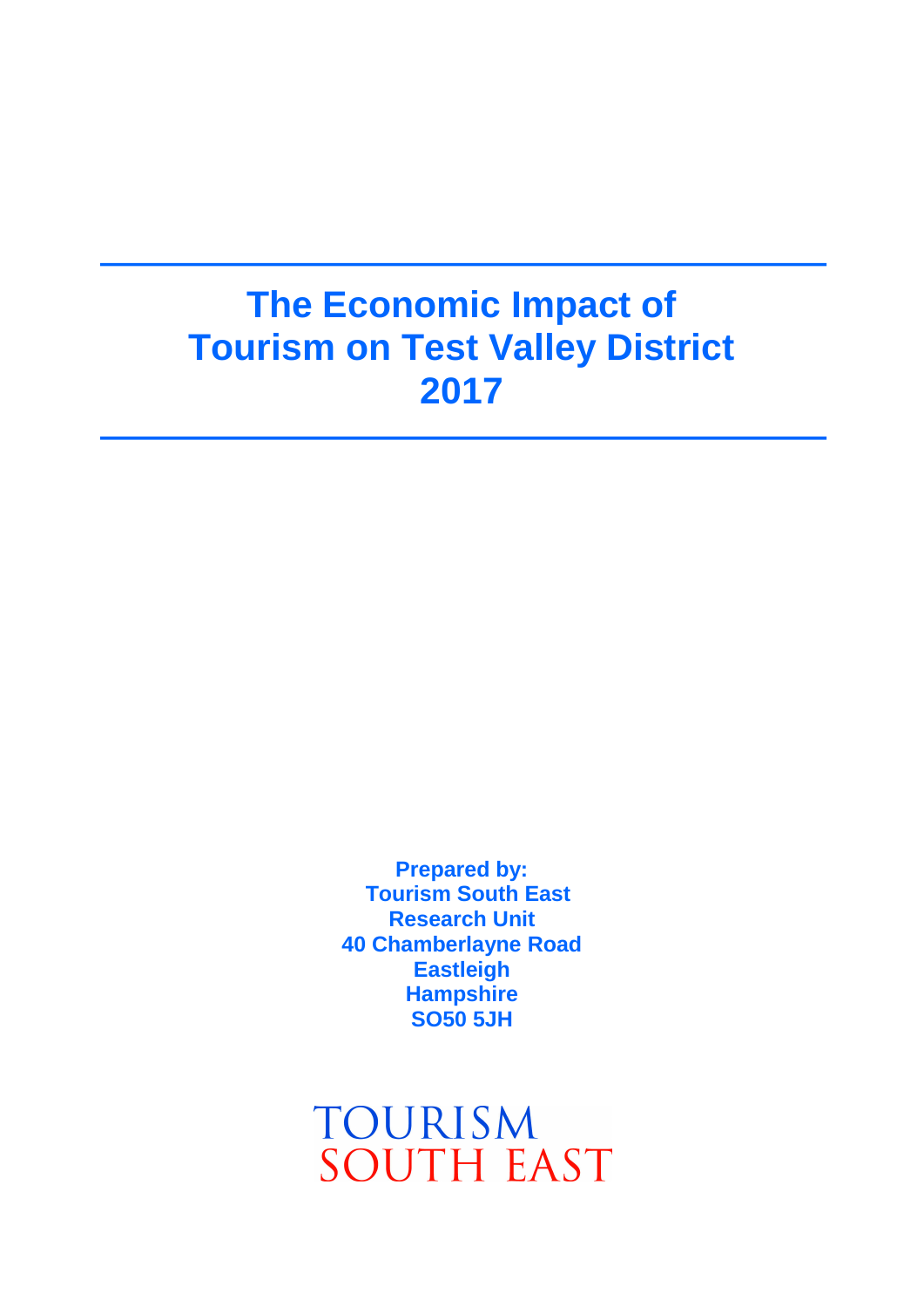# **CONTENTS**

| <b>Introduction</b>                      |    |
|------------------------------------------|----|
| National and regional results            | 1  |
| Volume and value of trips to Test Valley | 3  |
| Overnight trips by accommodation         | 5  |
| Overnight trips by purpose               | 7  |
| <b>Tourism day trips</b>                 | 8  |
| <b>Value of tourism</b>                  | 9  |
| <b>Employment</b>                        | 10 |
| Key results for 2017                     | 11 |
| <b>Methodology</b>                       | 12 |
| <b>Glossary of terms</b>                 | 13 |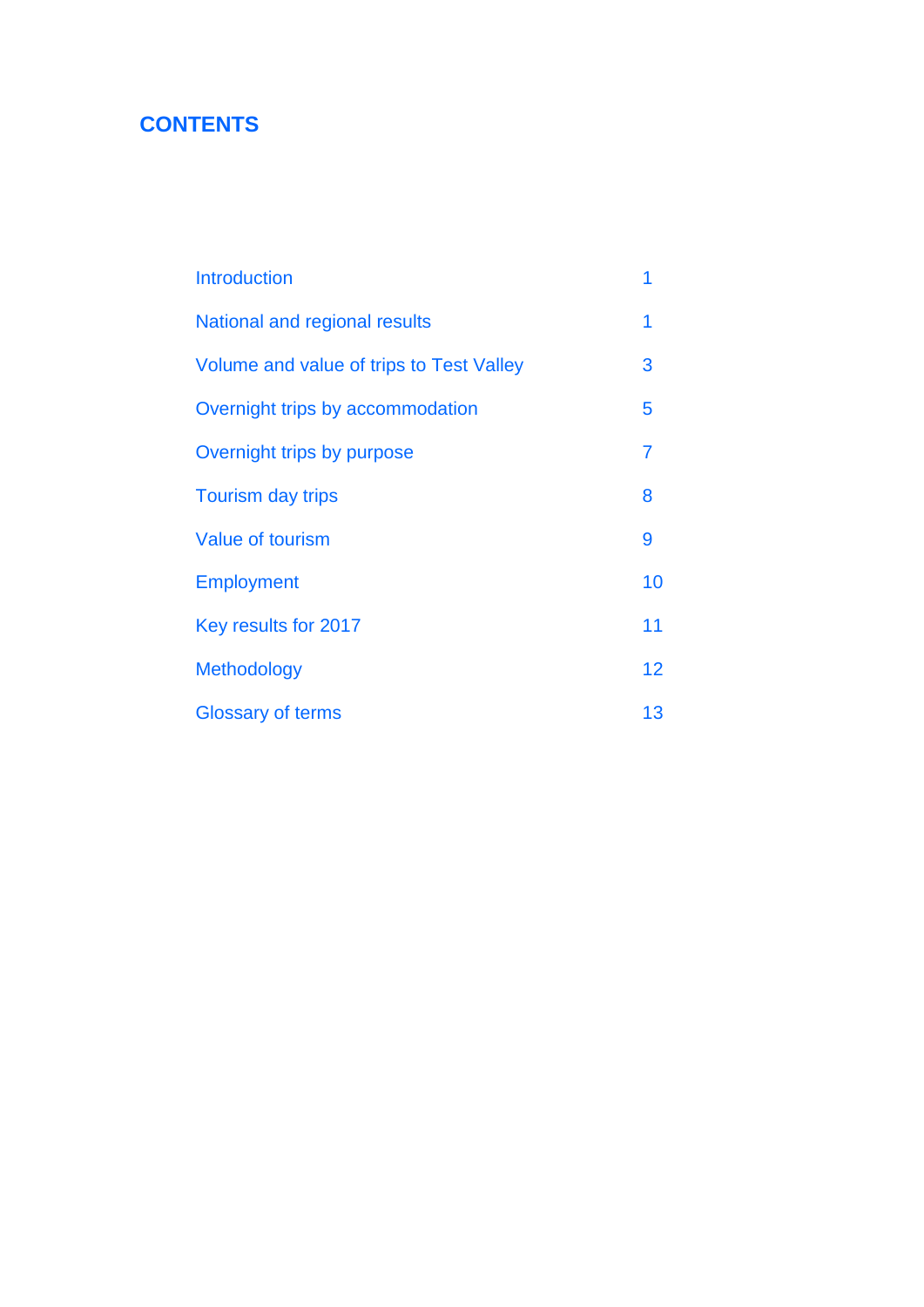# **Introduction**

This report, commissioned by Test Valley Borough Council and undertaken by Tourism South East, examines the volume and value of tourism and the impact of visitor expenditure on the local economy in 2017 and provides comparative data against previously published data from 2016.

The study involved the application of the Cambridge Tourism Economic Impact Model or 'Cambridge Model'; a computer-based model developed by Geoff Broom Associates and the Regional Tourist Boards of England. In its basic form, the model distributes regional activity as measured in national surveys to local areas using 'drivers' such as accommodation stock and occupancy which influence the distribution of tourism at local level.

**IMPORTANT - The methodology used to collect data for domestic day visits in 2016 has changed from the methodology used in previous years. This means that data was not able to be directly compared between 2016 and previous years for both number of visits and spend. Direct comparisons can be made in this year using 2016 data as baseline measures.**

# **National and regional results**

# **Trips by domestic overnight visitors** South East Region England 2017 2016 % change 2017 2016 % change Trips | 16,141,000 | 18,410,000 | -13% | 100,600,000 | 99,300,000 | 1% Nights | 42,705,000 | 48,530,000 | -12% | 299,400,000 | 288,000,000 | 4% Spend | £2,706m | £2,816m | -4% | £19,049m | £18,500m | 3%

# **Trips by overseas overnight visitors**

|               |            | South East Region | England      |             |             |          |
|---------------|------------|-------------------|--------------|-------------|-------------|----------|
|               | 2017       | 2016              | % change $ $ | 2017        | 2016        | % change |
| <b>Trips</b>  | 5,320,000  | 5,210,000         | 2%           | 34,300,000  | 32,970,000  | 4%       |
| <b>Nights</b> | 39,260,000 | 36,300,000        | $8\%$        | 253,130,000 | 245,700,000 | 3%       |
| Spend         | £2.140m    | £2.210m           | $-3%$        | £21.360m    | £19,690m    | 8%       |

# **Trips by day visitors**

|              |             | <b>South East Region</b> |            | England       |               |          |
|--------------|-------------|--------------------------|------------|---------------|---------------|----------|
|              | 2017        | 2016                     | $%$ change | 2017          | 2016          | % change |
| <b>Trips</b> | 232,000,000 | 242,000,000              | -4%        | 1,505,000,000 | 1,557,000,000 | $-3%$    |
| Spend        | £7.068m     | £8.602m                  | -18%       | £50,899m      | £53,534m      | $-5\%$   |

# **Total trips**

|              |             | South East Region |          | <b>England</b>          |               |          |
|--------------|-------------|-------------------|----------|-------------------------|---------------|----------|
|              | 2017        | 2016              | % change | 2017                    | 2016          | % change |
| <b>Trips</b> | 253,461,000 | 265,620,000       | $-5%$    | 1,639,900,000           | 1,689,270,000 | $-3\%$   |
| Spend        | £11.914m    | £13,628m          | -13%     | $£91,308m$ <sup>1</sup> | 91.724m       | $0\%$    |

- Results from GBTS reveal that 100.6 million domestic overnight trips were taken in England in 2017, an increase of 1% compared with 2016. The value of domestic overnight trips increased by 3%, from £18.5 million in 2016 to £19.1 million in 2017.
- Across the South East region, the volume of domestic overnight trips decreased significantly by 13% (from 18.4m to 16.1m) and trip spend decreased by 12% compared to 2016 (from £2.8m to £2.7m).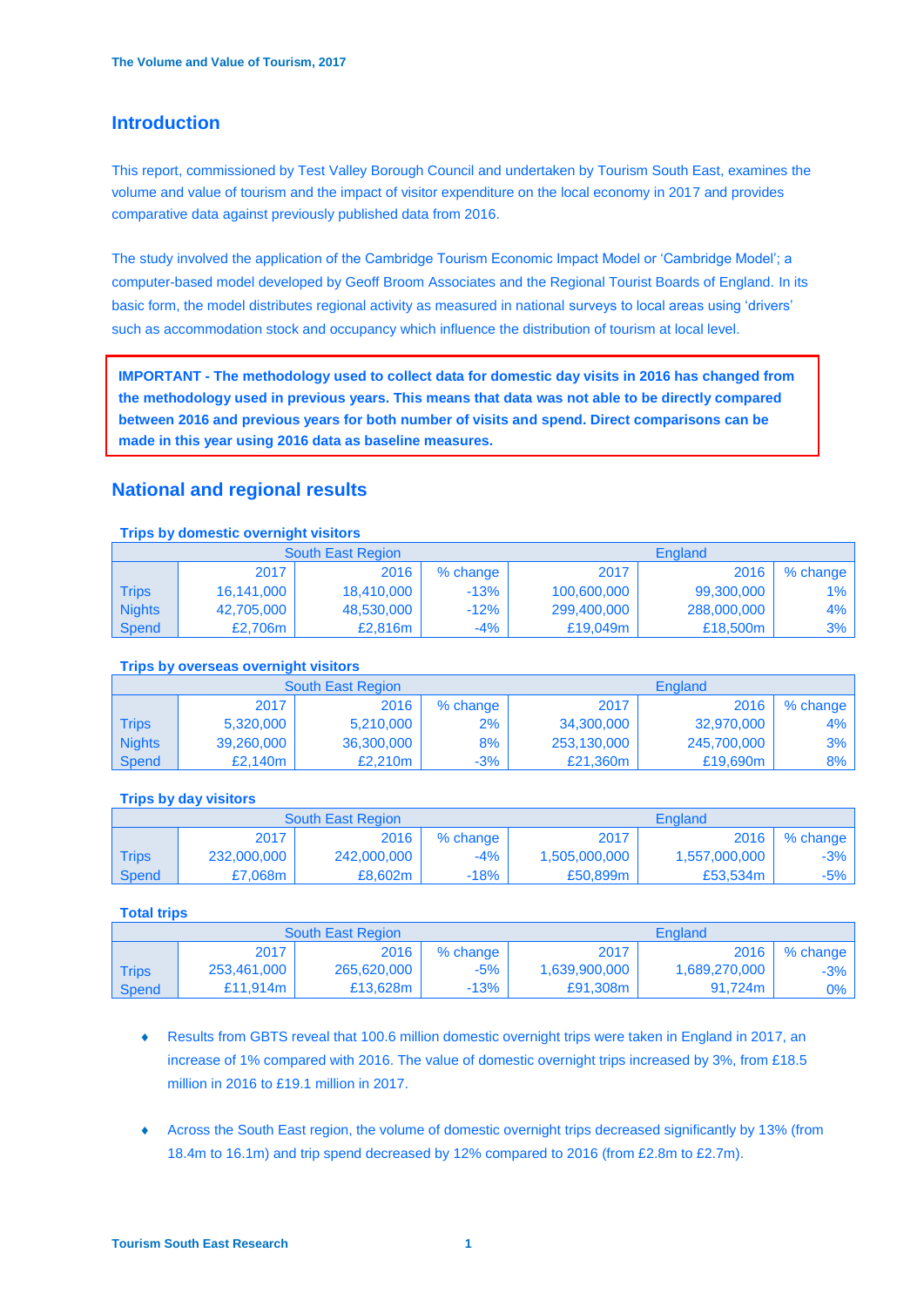- According to results from IPS, overseas visitors made a total of 34.3 million overnight trips in England, an increase of 4% compared with 2016. Trip expenditure increased by a significant 8% at the national level.
- Overseas visitor trip volume was also up for the region; total overnight trips taken by visitors from overseas to the South East increased by 2% (from 5.2m to 5.3m). However, the overall expenditure associated with trips by overseas visitors to the region fell by 3% according to the national survey.
- Figures published in the Great Britain Day Visits Survey (2017) indicate that there were 1.5 billion tourism day visits undertaken in England during 2017 (down 3% compared to 2016). Spend per head in day trip expenditure also decreased by 5% at a national level.
- Due to the change in methodology, Visit Britain has reweighted the 2016 tourism day visits data. According to the national survey, tourism day trips to the region fell in 2017; down from 265.6 million tourism day trips to 253.5 million day trips, a fall of 5%. Day trip spend at regional level was also down by a significant 13%.
- In total, 253.5 million trips were made to the region in 2017, down 5% from 265.6 million trips in 2016.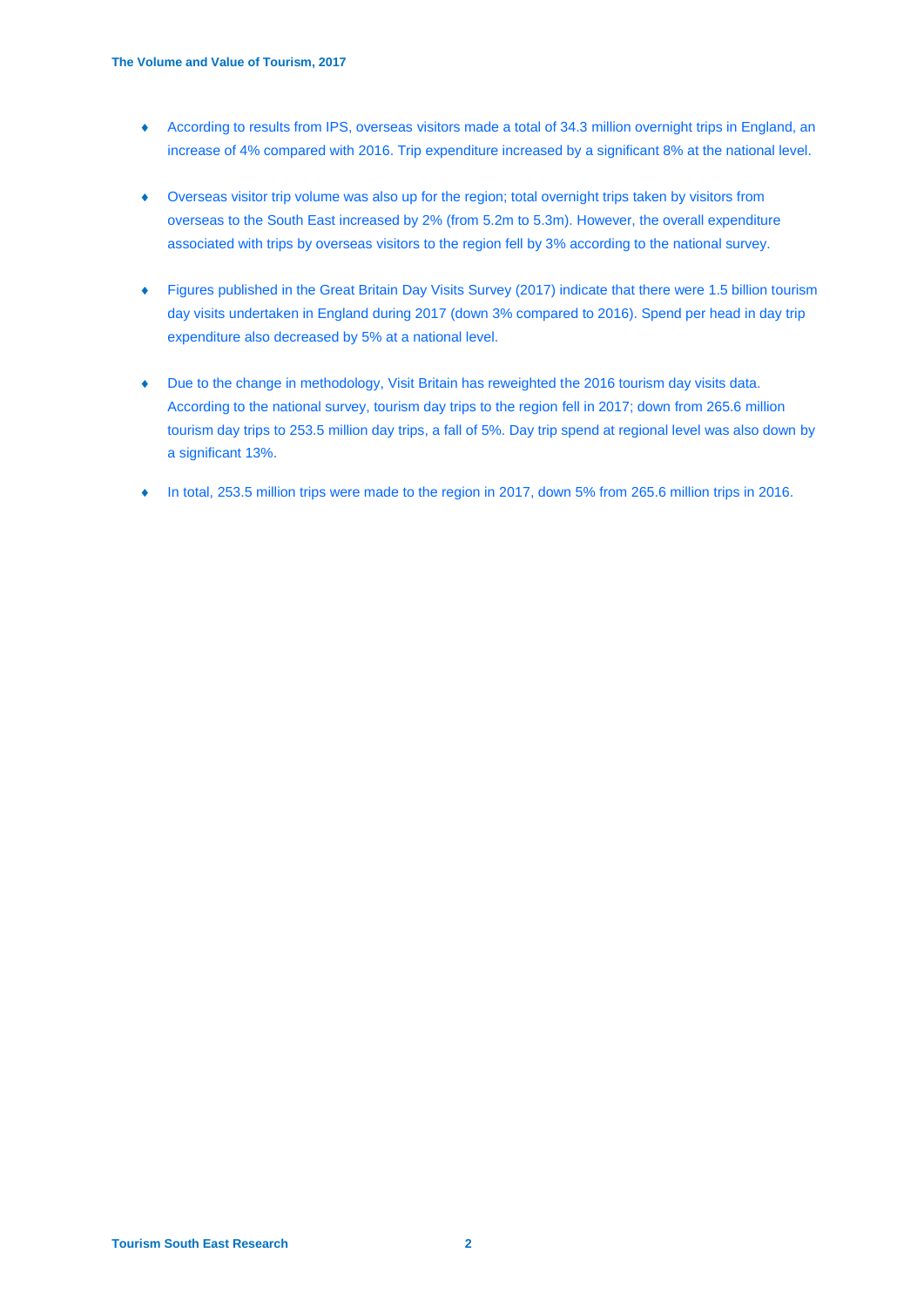# **Volume and value of trips to Test Valley**

- It is estimated that around 0.26 million overnight tourism trips were made to Test Valley in 2017 (down by 2% compared to 2017). Of these trips, domestic visitors made 84% of trips (216,000) and overseas visitors made up 16% of trips (42,000). Compared to 2016, the volume of domestic overnight trips decreased by 3% and the volume of inbound overnight trips rose by 5%, resulting in a net loss of 2%.
- The total number of nights spent in Test Valley by domestic overnight visitors remained static compared with 2016 at 0.60 million bednights. However, there was an increase in the trip length of overseas visitors where the number of nights spent in Test Valley rose by 15%. This still gave an overall increase in the number of nights spent in Test Valley of 5% (9.3 million bednights compared with 8.9 million bednights in 2016).
- In total, it is estimated that around £51 million was spent by all overnight visitors on their trip to Test Valley in 2017, a fall of 1%. Domestic visitor expenditure decreased by 3% and overseas visitor expenditure rose by 8%.
- It is estimated that around 2.9 million tourism day trips were made to Test Valley in 2017, a fall of 2% compared to 2016. As a result day expenditure decreased by 10%.
- ◆ In total, around £158.5 million was spent on trips to Test Valley in 2017 by overnight and day visitors, down by 7% compared to 2015. Twenty-two percent of this expenditure was made by domestic staying visitor; 11% by overseas staying visitors and 67% by day visitors.
- Around £150.7 million directly benefited local businesses from hotels and restaurants to cafes, shops and attractions in Test Valley. Adjustments have been made to recognise that some spending on travel will take place outside the destination. It is assumed that 40% of travel spend will take place at the origin of the trip rather than at the destination. Also some expenditure on retail and food and drink will fall within the attractions sector and accommodation sector.
- However, further 'additional expenditure' spent by visitors on second homes / boats and by friends and relatives, whom visitors are staying with or visiting, needs also to be accounted for as this represents a significant additional source of income for local businesses. It is estimated that this 'additional' expenditure generated a further £6.7 million in direct turnover for local businesses in 2017.
- In addition to the business turnover generated in those businesses directly receiving visitor income, successive rounds of expenditure, that is spending by these businesses on local supplies (indirect impacts) and spending by employers in the local area (induced impacts), is estimated to have generated £157.4 million to the local economy (the multiplier impact).
- Drawing together direct business turnover, supplier and income induced expenditure, and the additional expenditure spent on second homes and by friends and relatives, the total value of tourism activity in Test Valley in 2017 is estimated to have been around £194.8 million, down by 6% compared to 2016.
- This income to the local economy is estimated to have supported 3,235 Full-Time Equivalent Jobs. Many of these jobs are part-time or seasonal in nature and translate into an estimated 4,539 Actual Jobs, a decrease of 6% compared to 2016.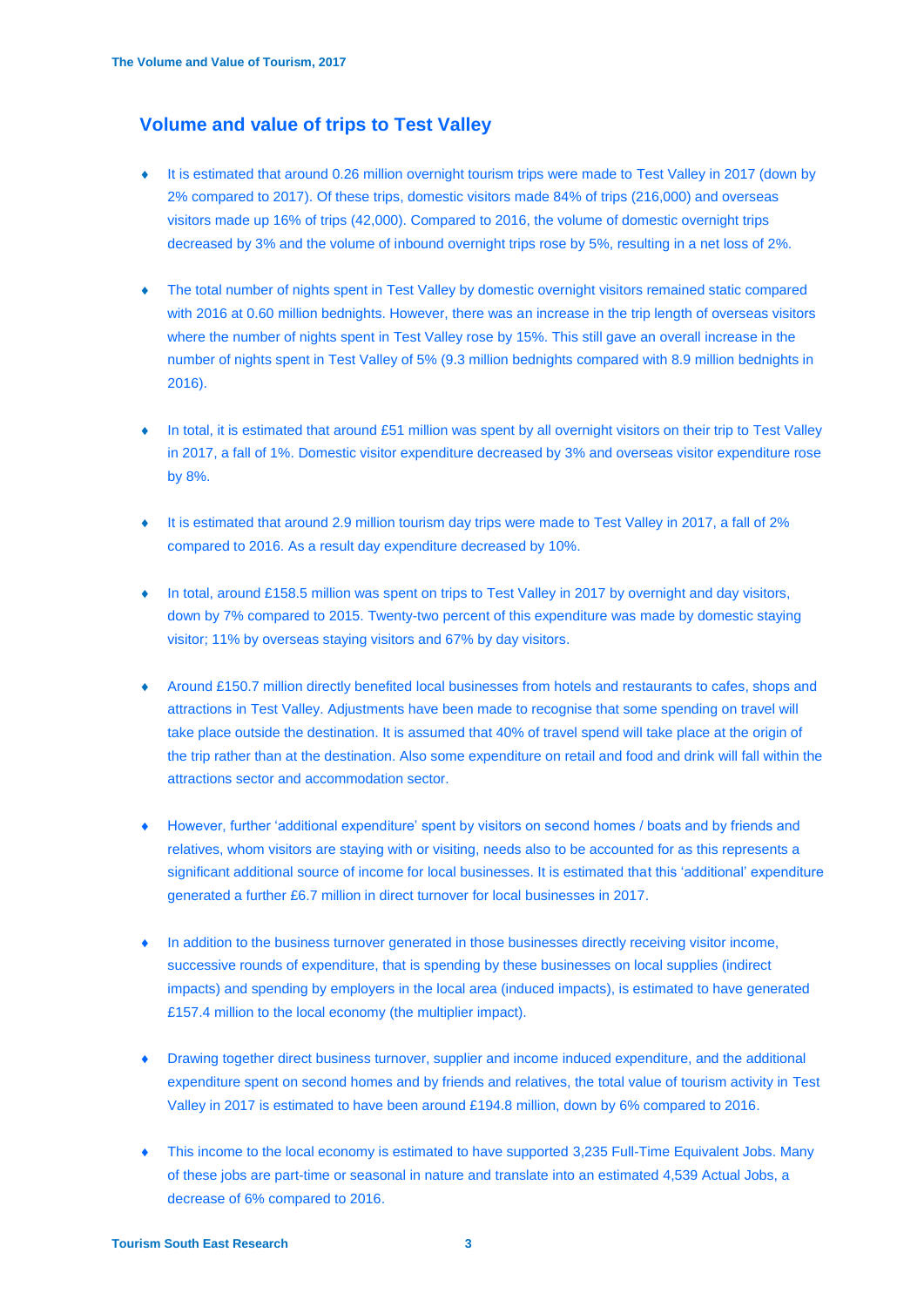These jobs are spread across a wide range of service sectors from catering and retail to public service jobs such as in local government, and not just tourism. According to the Office of National Statistics, there are 57,000 employee jobs across Test Valley. Based on our estimates, total tourism related expenditure supported 8% of these jobs in 2017, a decrease of 1.5% on 2016.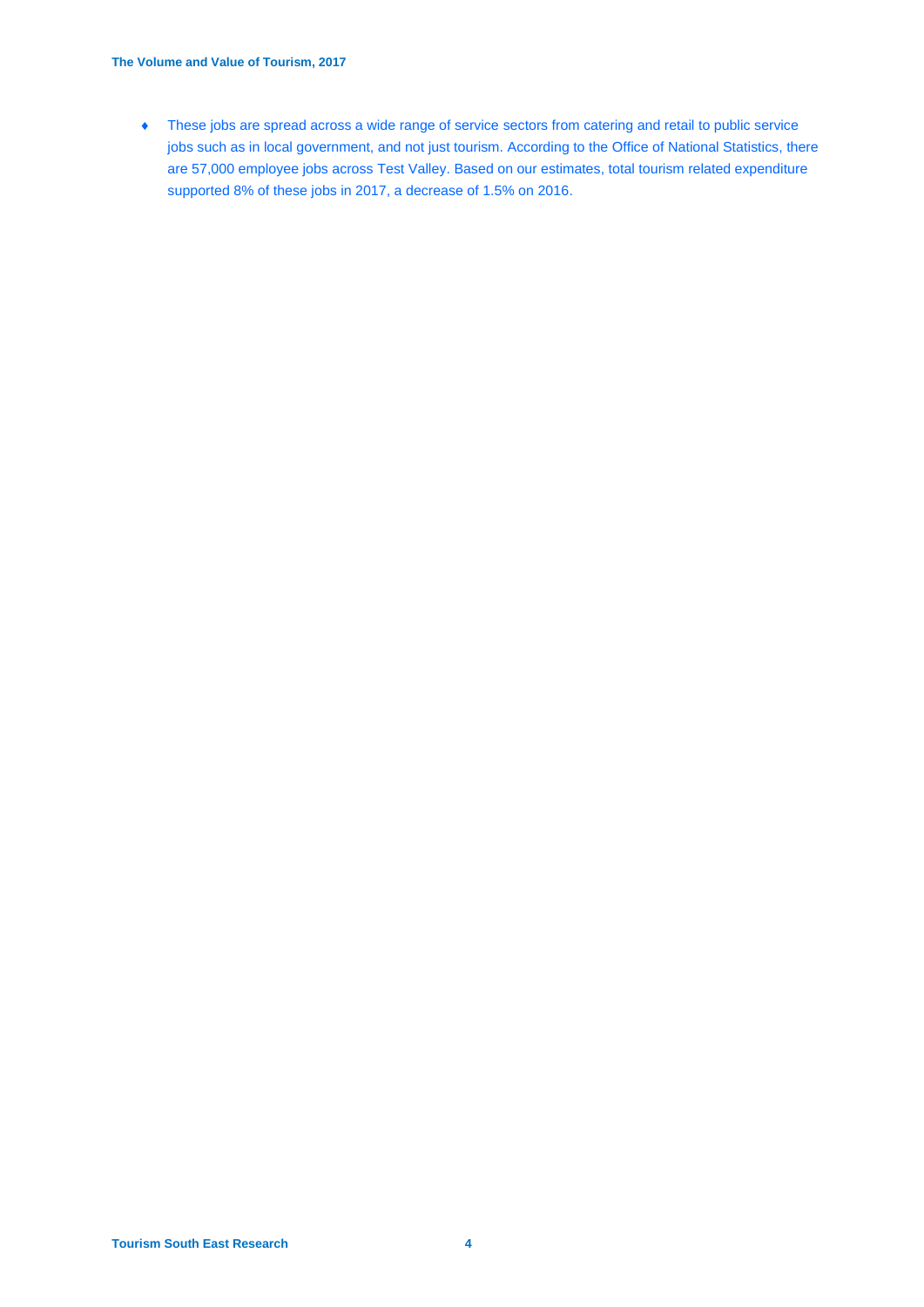# **Overnight trips by accommodation**

|                     | <b>UK</b> | $\%$  | <b>Overseas</b> | %     | <b>Total</b> | %   |
|---------------------|-----------|-------|-----------------|-------|--------------|-----|
| <b>Serviced</b>     | 102,000   | 47%   | 16,000          | 38%   | 118,000      | 46% |
| <b>Non-Serviced</b> | 5,000     | 2%    | 2,000           | 5%    | 7,000        | 3%  |
| Group / campus      | $\Omega$  | $0\%$ | $\Omega$        | $0\%$ | $\Omega$     | 0%  |
| <b>Second homes</b> | 2,000     | 1%    | 1,000           | 2%    | 3,000        | 1%  |
| Other/mixed $1$     | 4,000     | 2%    | 1,000           | 2%    | 5,000        | 2%  |
| <b>SFR</b>          | 103,000   | 48%   | 23,000          | 55%   | 126,000      | 49% |
| <b>Total 2017</b>   | 216,000   |       | 42,000          |       | 258,000      |     |
| <b>Total 2016</b>   | 222,000   |       | 40,000          |       | 262,000      |     |
| % change            | $-3%$     |       | 5%              |       | $-2%$        |     |

**Number of staying trips by accommodation stayed at** 

SFR = staying with friends/relatives



### **Number of nights by accommodation stayed at**

|                     | <b>UK</b> | %     | <b>Overseas</b> | $\frac{9}{6}$ | <b>Total</b> | %   |
|---------------------|-----------|-------|-----------------|---------------|--------------|-----|
| <b>Serviced</b>     | 249,000   | 42%   | 75,000          | 22%           | 324,000      | 35% |
| <b>Non-Serviced</b> | 24,000    | 4%    | 14,000          | 4%            | 38,000       | 4%  |
| Group / campus      | $\Omega$  | $0\%$ | $\Omega$        | 0%            | 0            | 0%  |
| <b>Second homes</b> | 7,000     | $1\%$ | 6,000           | 2%            | 13,000       | 1%  |
| Other               | 13,000    | 2%    | 4,000           | $1\%$         | 17,000       | 2%  |
| <b>SFR</b>          | 302,000   | 51%   | 236,000         | <b>71%</b>    | 538,000      | 58% |
| <b>Total 2017</b>   | 595,000   |       | 334,000         |               | 929,000      |     |
| <b>Total 2016</b>   | 597,000   |       | 291,000         |               | 888,000      |     |
| % change            | $0\%$     |       | 15%             |               | 5%           |     |



# <sup>1</sup> *Trips which involve staying in more than one type of accommodation over the duration of the trip. For overseas trips these also include nights spent in transit, in lorry cabs and other temporary ac*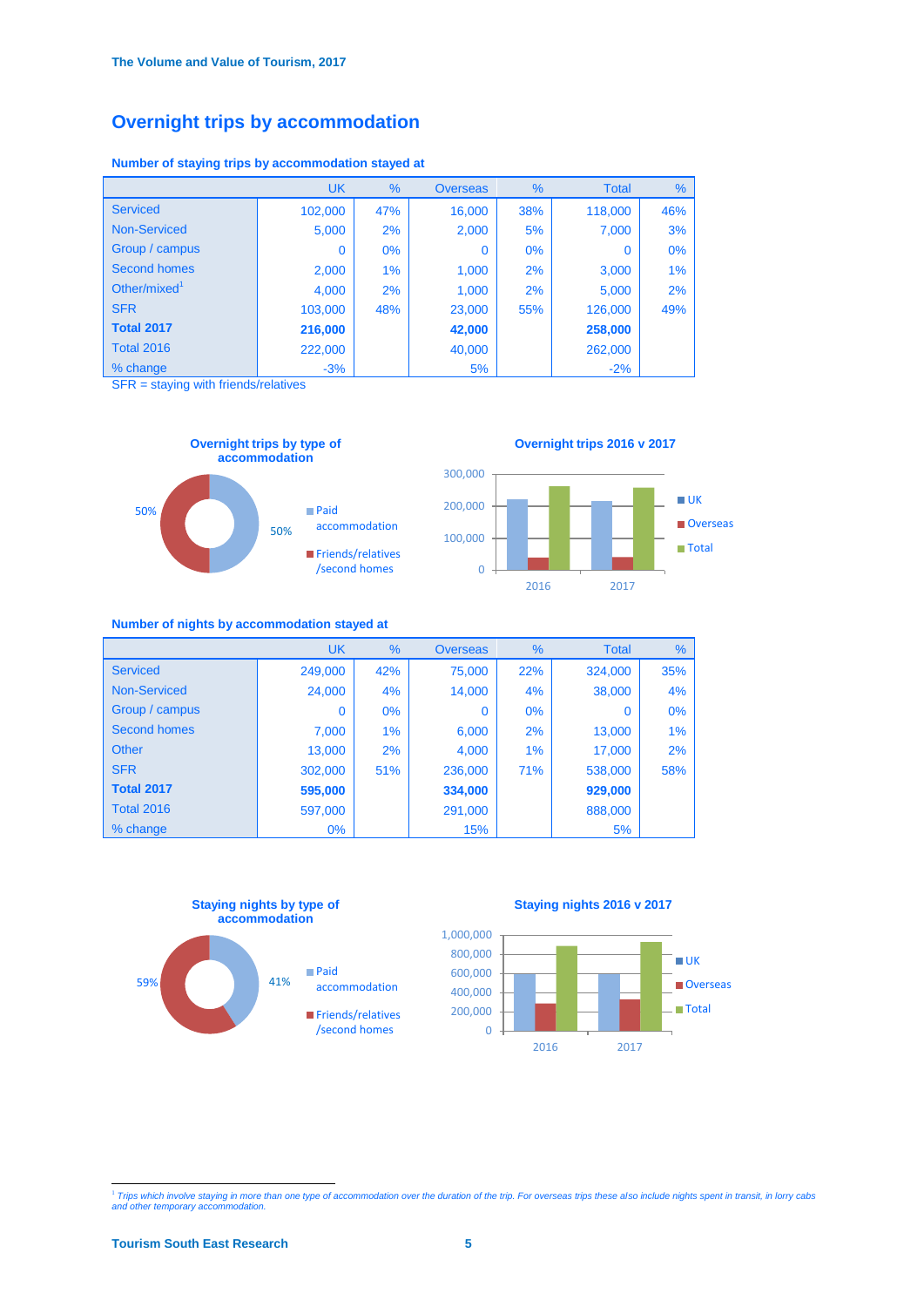# **The Volume and Value of Tourism, 2017**

# **Spend by accommodation stayed at**

|                     | <b>UK</b>   | %     | <b>Overseas</b> | %     | <b>Total</b> | %   |
|---------------------|-------------|-------|-----------------|-------|--------------|-----|
| <b>Serviced</b>     | £23,611,000 | 69%   | £8,606,000      | 51%   | £32,217,000  | 63% |
| Non-Serviced        | £694,000    | 2%    | £658,000        | 4%    | £1,352,000   | 3%  |
| Group / campus      | £0          | $0\%$ | £0              | $0\%$ | £0           | 0%  |
| <b>Second homes</b> | £403,000    | 1%    | £324,000        | 2%    | £727,000     | 1%  |
| Other               | £210,000    | $1\%$ | £99,000         | $1\%$ | £309,000     | 1%  |
| <b>SFR</b>          | £9,472,000  | 28%   | £7,309,000      | 43%   | £16,781,000  | 33% |
| <b>Total 2017</b>   | £34,391,000 |       | £16,996,000     |       | £51,387,000  |     |
| <b>Total 2016</b>   | £35,351,000 |       | £15,771,000     |       | £52,122,000  |     |
| % change            | $-3%$       |       | 8%              |       | $-1%$        |     |



**Tourism South East Research 6**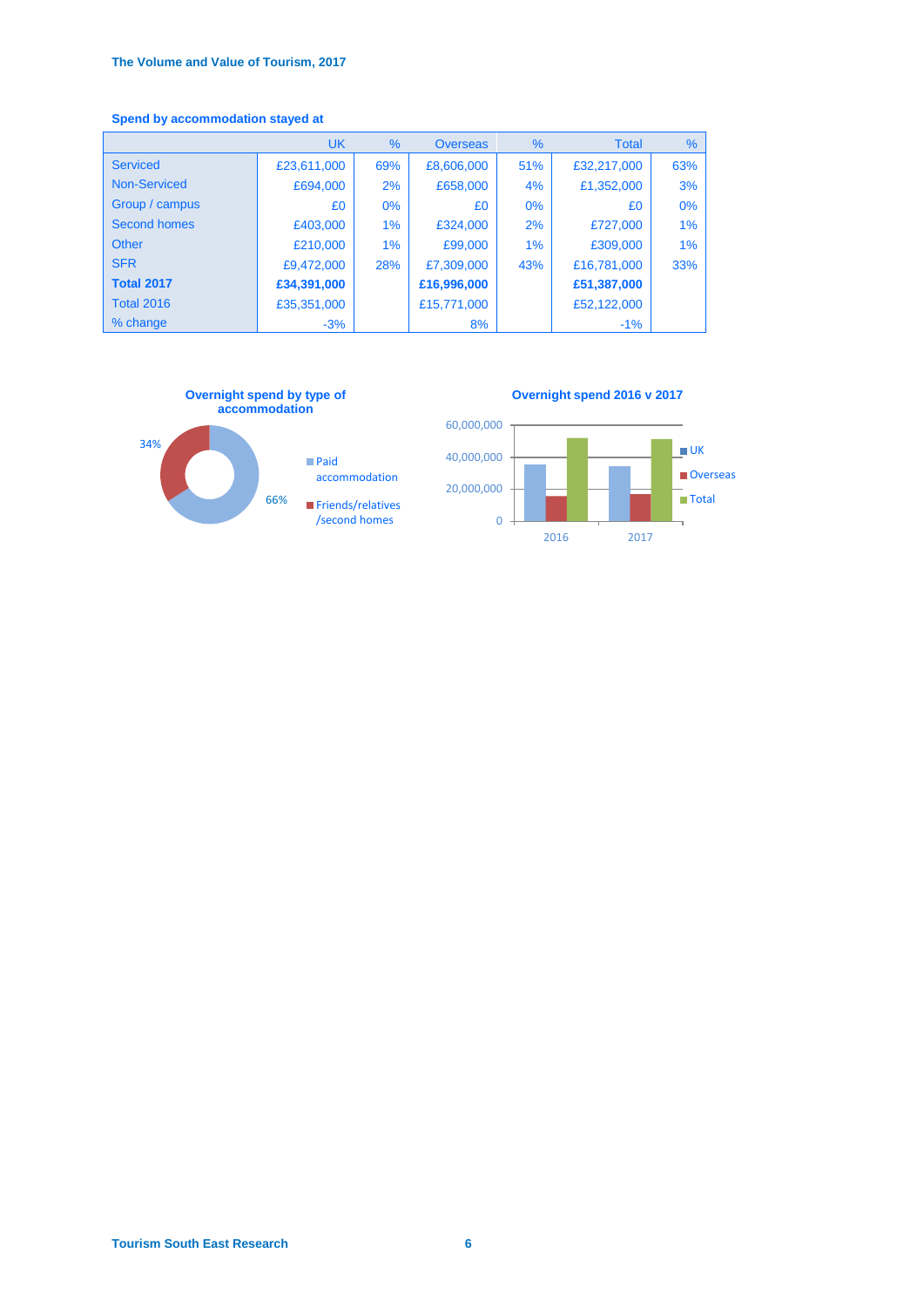# **Overnight trips by purpose**

# **Trips by purpose**

|                             | UK      |            | <b>Overseas</b> |       | <b>Total</b> |     |
|-----------------------------|---------|------------|-----------------|-------|--------------|-----|
| <b>Holiday</b>              | 127,000 | 59%        | 14,000          | 33%   | 141,000      | 55% |
| <b>Business</b>             | 24,000  | <b>11%</b> | 6,000           | 14%   | 30,000       | 12% |
| Visits to friends/relatives | 46,000  | 21%        | 20,000          | 48%   | 66,000       | 26% |
| <b>Other</b>                | 19,000  | 9%         | 1,000           | 2%    | 20,000       | 8%  |
| <b>Study</b>                |         | $0\%$      |                 | $0\%$ |              | 0%  |
| <b>Total</b>                | 216,000 |            | 42,000          |       | 258,000      |     |

# **Overnight trips by purpose**



# **Nights by purpose**

|                                    | UK      |     | <b>Overseas</b> |     | <b>Total</b> |     |
|------------------------------------|---------|-----|-----------------|-----|--------------|-----|
| Holiday                            | 35,000  | 59% | 87,000          | 26% | 437,000      | 47% |
| <b>Business</b>                    | 64,000  | 11% | 33,000          | 10% | 97,000       | 10% |
| <b>Visits to friends/relatives</b> | 125,000 | 21% | 195,000         | 58% | 320,000      | 34% |
| <b>Other</b>                       | 57,000  | 10% | 19,000          | 6%  | 76,000       | 8%  |
| <b>Study</b>                       |         | 0%  |                 | 0%  | 0            | 0%  |
| <b>Total</b>                       | 595,000 |     | 334,000         |     | 929,000      |     |

# **Staying nights by purpose**



### **Spend by purpose**

|                                    |             | <b>Overseas</b> |             | <b>Total</b> |             |     |
|------------------------------------|-------------|-----------------|-------------|--------------|-------------|-----|
| Holiday                            | £21,739,000 | 63%             | £5,512,000  | 32%          | £27,251,000 | 53% |
| <b>Business</b>                    | £5,549,000  | 16%             | £3,910,000  | 23%          | £9,459,000  | 18% |
| <b>Visits to friends/relatives</b> | £6,038,000  | 18%             | £6,926,000  | 41%          | £12,964,000 | 25% |
| <b>Other</b>                       | £1,066,000  | 3%              | £648,000    | 4%           | £1,714,000  | 3%  |
| <b>Study</b>                       | £0          | $0\%$           | £0          | $0\%$        | £0          | 0%  |
| <b>Total</b>                       | £34,391,000 |                 | £16,996,000 |              | £51,387,000 |     |



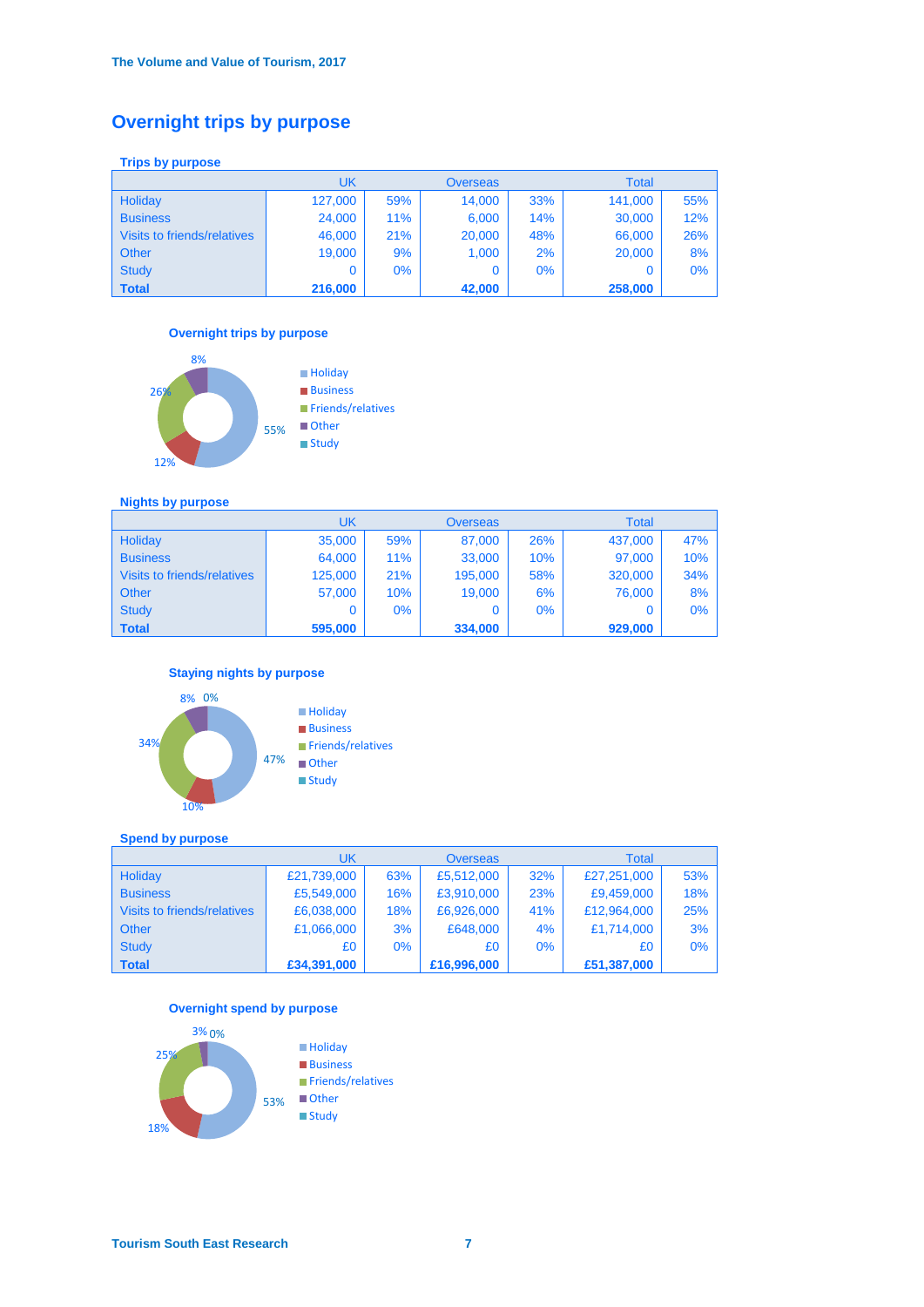# **Tourism day trips**

### **Tourism Day trips and spend**

|                   | <b>Trips</b> | <b>Spend</b> |
|-------------------|--------------|--------------|
| <b>Total 2017</b> | 2,870,000    | £107,137,000 |
| <b>Total 2016</b> | 2,929,000    | £119,041,000 |
| % change          | $-2%$        | $-10%$       |





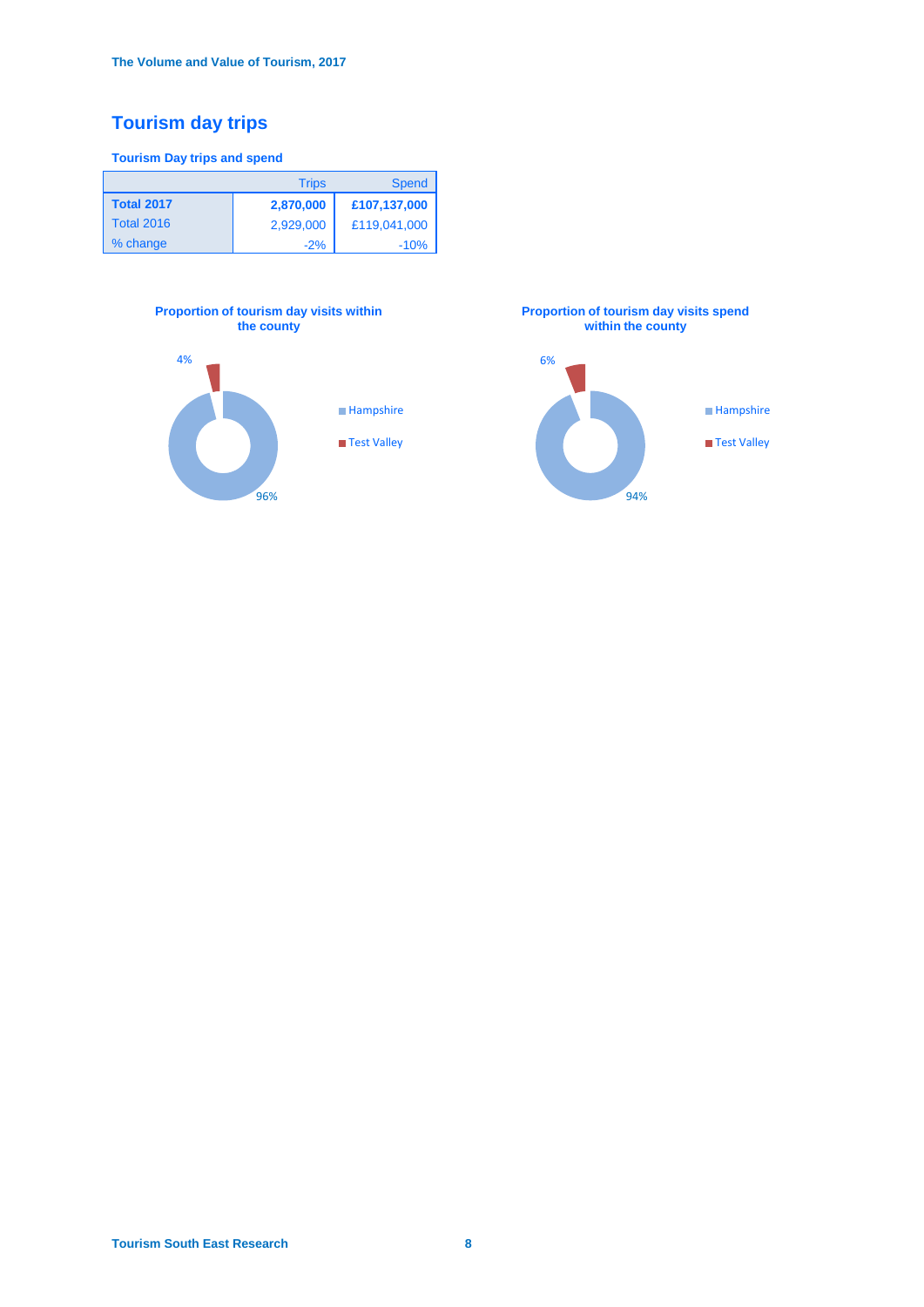# **Value of tourism**

### **Sector breakdown of trip expenditure**

| <b>Domestic</b>     |             |     | <b>Overseas</b> |     | Day          |     | <b>Total</b> |     |
|---------------------|-------------|-----|-----------------|-----|--------------|-----|--------------|-----|
| Accommodation       | £10,592,000 | 31% | £4,993,000      | 29% | £0           | 0%  | £15,585,000  | 10% |
| Retail              | £6,289,000  | 18% | £4,637,000      | 27% | £48,319,000  | 45% | £59,245,000  | 37% |
| Catering            | £7,266,000  | 21% | £3,900,000      | 23% | £37,712,000  | 35% | £48,878,000  | 31% |
| <b>Attractions</b>  | £3,147,000  | 9%  | £1,710,000      | 10% | £10,392,000  | 10% | £15,249,000  | 10% |
| <b>Travel</b>       | £7,097,000  | 21% | £1,756,000      | 10% | £10,714,000  | 10% | £19,567,000  | 12% |
| <b>Total 2017</b>   | £34,391,000 |     | £16,996,000     |     | £107,137,000 |     | £158,524,000 |     |
| <b>Distribution</b> | 22%         |     | 11%             |     | 67%          |     |              |     |
| <b>Total 2016</b>   | £35,350,000 |     | £15,771,000     |     | £119,041,000 |     | £170,162,000 |     |
| % change            | $-3%$       |     | 8%              |     | $-10%$       |     | $-7%$        |     |

### **Breakdown of trip expenditure**



**Accommodation** Retail **Catering Attractions Travel** 



**Trip expenditure 2016 v 2017**

### **Breakdown of other trip related expenditure**

| Second homes | Boats | <b>Static caravans</b> | <b>Friends and relatives</b> | <b>Total 2017</b> |
|--------------|-------|------------------------|------------------------------|-------------------|
| £155,000     |       |                        | £6,592,000                   | £6,747,000        |

#### **Businesses in receipt of visitor spend on trip**

|                                                   | <b>Staying tourists</b> |            | Day visitors |       | <b>Total</b> |            |
|---------------------------------------------------|-------------------------|------------|--------------|-------|--------------|------------|
| Accommodation                                     | £15,809,000             | 33%        | £754,000     | $1\%$ | £16,563,000  | <b>11%</b> |
| <b>Retail</b>                                     | £10,817,000             | 23%        | £47,836,000  | 47%   | £58,653,000  | 39%        |
| Catering                                          | £10,831,000             | 23%        | £36,581,000  | 36%   | £47,412,000  | 31%        |
| Attraction/entertainment                          | £5,078,000              | <b>11%</b> | £11,253,000  | 115   | £16,331,000  | <b>11%</b> |
| <b>Transport</b>                                  | £3,312,000              | <b>11%</b> | £6,428,000   | 6%    | £11,740,000  | 8%         |
| TOTAL <sup>(1)</sup>                              | £47,847,000             |            | £102,852,000 |       | £150,699,000 |            |
| Other non-trip related expenditure <sup>(2)</sup> | £6,747,000              |            | £0           |       | £6,747,000   |            |
| <b>Total direct 2017</b>                          | £54,594,000             |            | £102,852,000 |       | £157,446,000 |            |
| Total direct 2016                                 |                         |            |              |       | £168,094,000 |            |
| % change                                          |                         |            |              |       | $-6%$        |            |

#### **Proportion of visitor spend by business**



#### **Income for local business generated by trip expenditure**

| <b>Direct</b> | Supplier & income induced | <b>Total 2017</b> | <b>Total 2016</b> | % change |
|---------------|---------------------------|-------------------|-------------------|----------|
| £157,446,000  | £37,321,000               | £194.767.000      | £207.725,000      | $-6\%$   |

<sup>(1)</sup> Adjustments have been made to visitor expenditure by sector to recognise that some spending on retail and food and drink will fall within attractions or accommodation establishments. A small proportion of day trip sp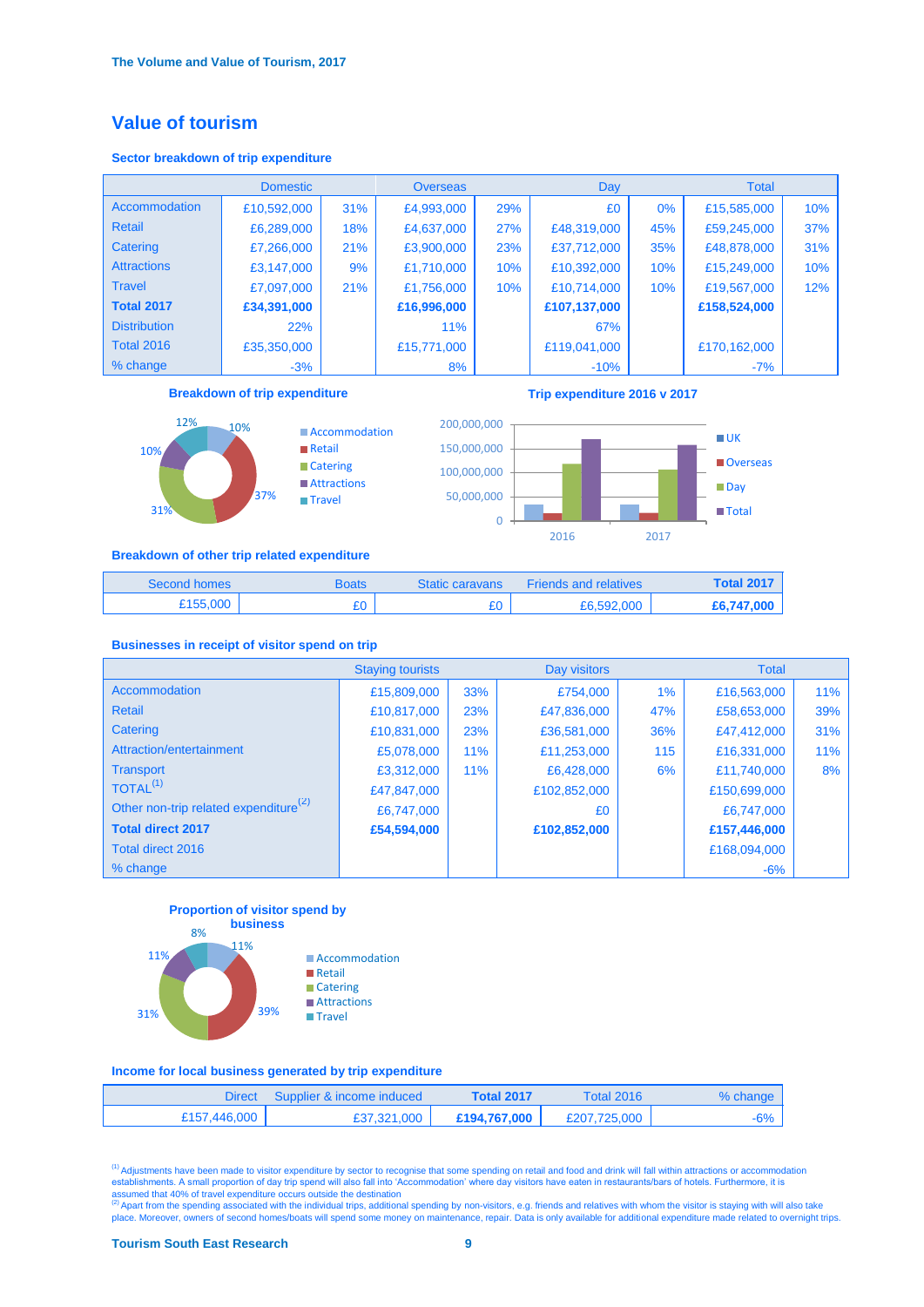# **Employment**

### **Local employment supported by the visitor economy - Full time equivalent jobs (FTE)**

|                        | <b>Staying Visitor</b> |     | <b>Day Visitor</b> |     | <b>Total</b> |     |
|------------------------|------------------------|-----|--------------------|-----|--------------|-----|
| <b>Direct</b>          | 961                    | 80% | 1,653              | 81% | 2,613        | 81% |
| <b>Indirect</b>        | 105                    | 9%  | 145                | 7%  | 250          | 8%  |
| Induced                | 138                    | 12% | 234                | 12% | 372          | 12% |
| <b>Total FTE 2017</b>  | 1,204                  |     | 2,032              |     | 3,235        |     |
| <b>Comparison 2016</b> | 1,188                  |     | 2,257              |     | 3,445        |     |
| % change               | $1\%$                  |     | $-10%$             |     | $-6%$        |     |

### **Proportion of FTE jobs**







 **Local employment supported by the visitor economy - Estimated actual jobs**

|                                                      | <b>Staying Visitor</b> |     | <b>Day Visitor</b> |     | <b>Total</b> |     |
|------------------------------------------------------|------------------------|-----|--------------------|-----|--------------|-----|
| <b>Direct</b>                                        | 1,379                  | 83% | 2,451              | 85% | 3,830        | 84% |
| <b>Indirect</b>                                      | 119                    | 7%  | 166                | 6%  | 285          | 6%  |
| <b>Induced</b><br><b>Total estimated actual jobs</b> | 158                    | 10% | 266                | 9%  | 424          | 10% |
| 2017                                                 | 1,656                  |     | 2,883              |     | 4,539        |     |
| <b>Comparison 2016</b>                               | 1,637                  |     | 3,203              |     | 4,840        |     |
| % change                                             | $1\%$                  |     | $-10%$             |     | $-6%$        |     |

0

### **Proportion of estimated actual jobs**







**Number of estimated actual jobs 2016 v 2017**



■Total

# 2016 2017

#### **Proportion of total jobs supported across all sectors**

|                                | <b>Staying Visitor</b> | <b>Day Visitor</b> | <b>Total</b> |
|--------------------------------|------------------------|--------------------|--------------|
| Total employed <sup>(3)</sup>  | 57,000                 | 57,000             | 57,000       |
| <b>Tourism employment</b>      | 1,656                  | 2,883              | 4,539        |
| <b>Tourism proportion 2017</b> | 2.9%                   | 5.1%               | 8.0%         |
| <b>Comparison 2016</b>         | 3.2%                   | 6.3%               | 9.5%         |
| % change                       | $-0.3%$                | $-1.2%$            | $-1.5%$      |

#### **Tourism jobs as a Percentage of Total Employment**



(3) Total labour force is based on all employees incl. part-time (excludes government-supported trainees and HM Force and self-employment). The information comes from the Business Register and Employment Survey (BRES) an employer survey conducted by ONS in December of each year.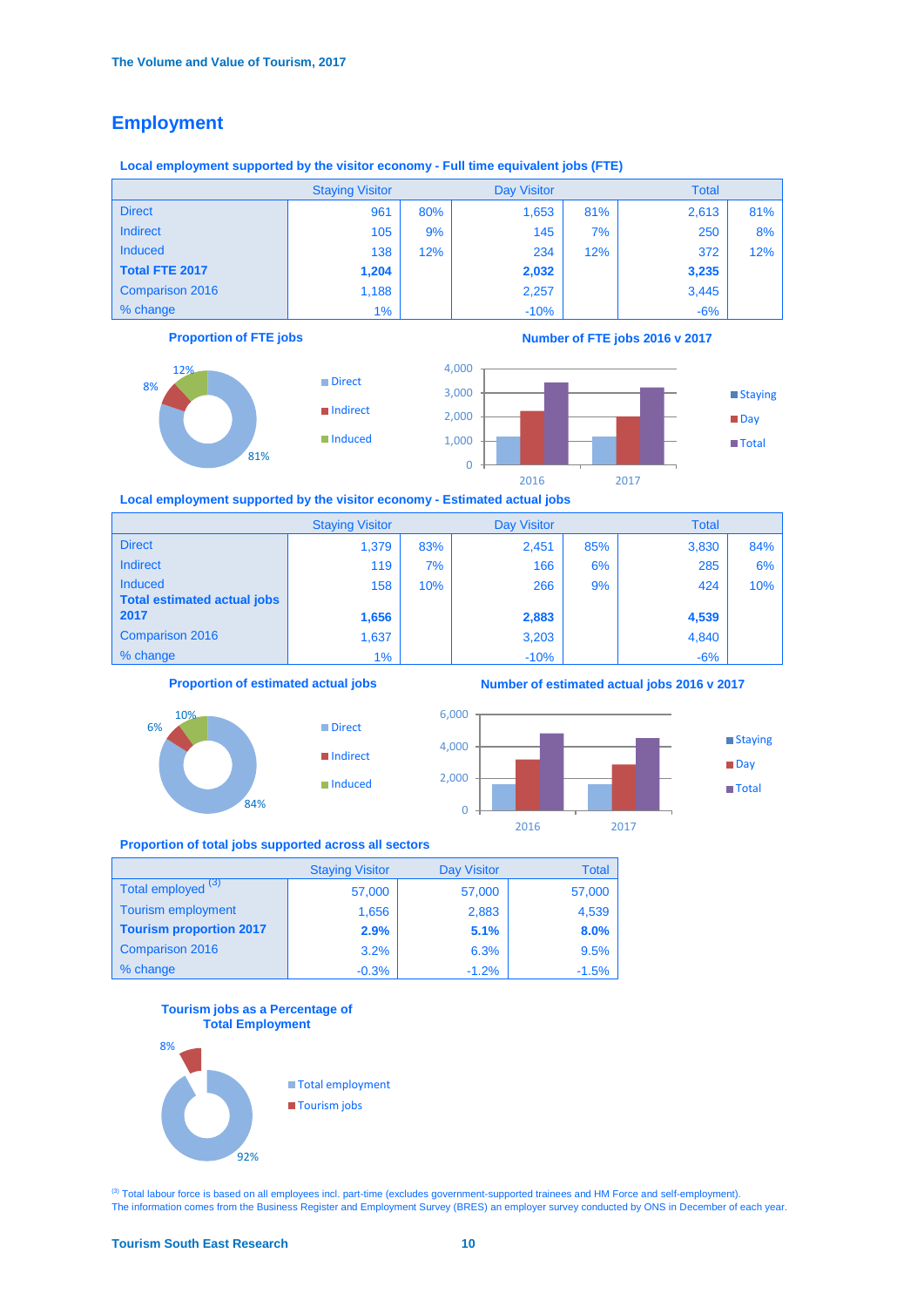# **Key results for 2017**

- **3.2 million trips** were undertaken
- **2.9 million** day trips
- **0.3 million** overnight visits
- **0.9 million nights** in the area as a result of overnight trips
- **£158.5 million** spent by tourists during their visit to the area
- **£13.2 million** spent on average in the local economy every month
- **£51.4 million** generated by overnight visits
- **£107.1 million** generated from day trips
- **£194.8 million** spent in the local area as a result of tourism (taking into account multiplier effects)
- **4,539 jobs** supported, both for local residents and from those living nearby
- **3,830 tourism jobs** directly supported
- **709 non-tourism related jobs** supported (linked to multiplier spend from tourism)
- **8.0% of population** employed as a result of tourism in Test Valley District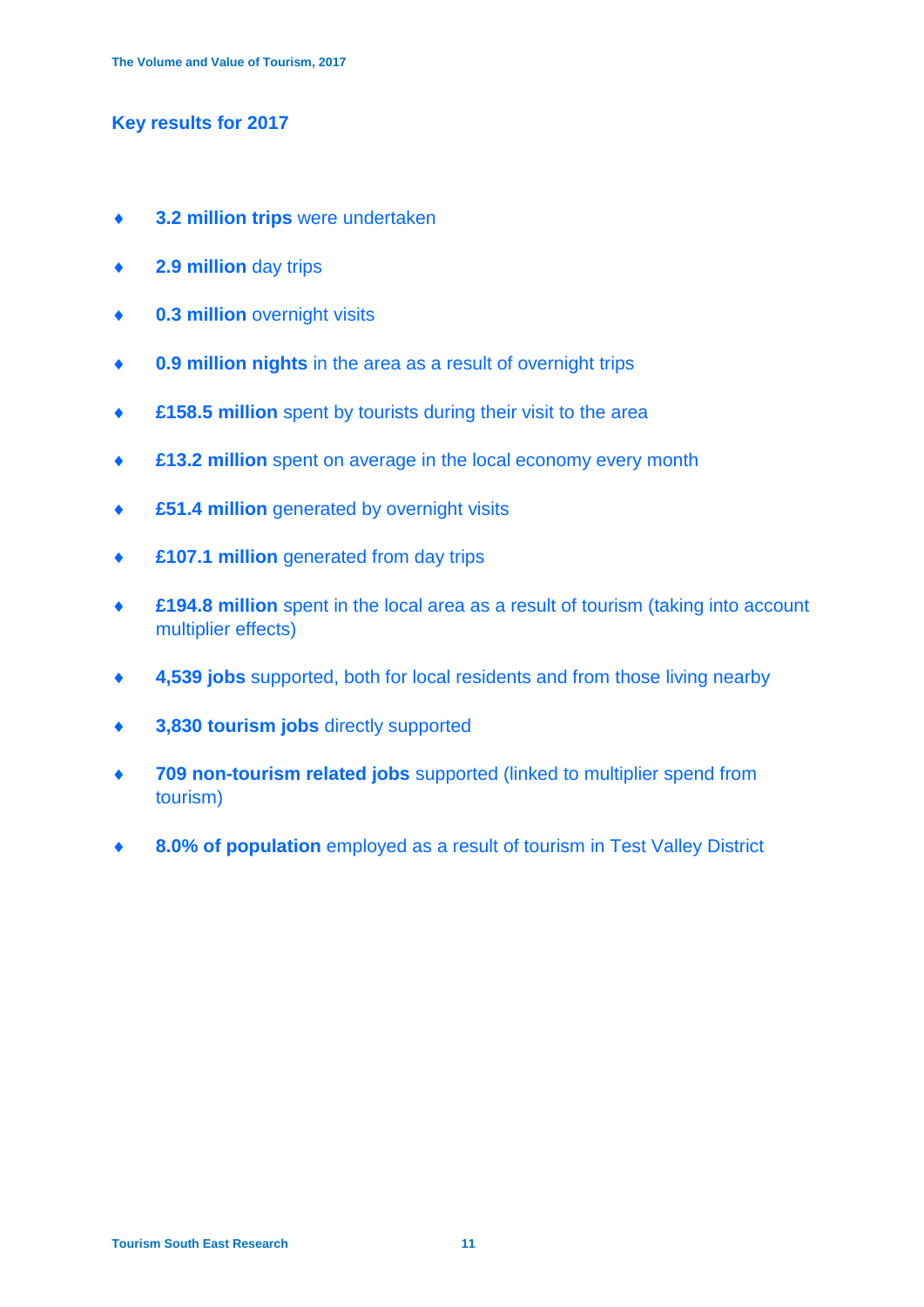# **Methodology**

The Cambridge Model is essentially a computer-based spreadsheet model that produces estimates from existing national and local information (e.g. accommodation stocks, inbound trips) of the level of tourism activity within a given local area. The volume of visits is translated into economic terms by estimating the amount of spending by visitors based on their average spend per trip. In turn, the impact of that spending can be translated to estimate the effects in terms of business turnover and jobs.

Estimates are based on a 3 year rolling average, thus smoothing out irregular fluctuations and avoiding any distortion arising from regional variations, giving us a more long term picture of the value of tourism and we would caution against year-on-year comparisons. As the Model utilises a standard methodology capable of application throughout the UK, it offers the potential for direct comparisons with similar destinations throughout the country.

The standard measures generated in this Model are: the total amount spent by visitors, the amount of income for local residents and businesses created by this spending, and the number of jobs supported by visitor spending.

The basic process of estimation used can be divided into three parts:

- visitor trips and visitor spending at a regional/county level derived from national survey sources
- local supply data on accommodation, attractions and other factors specific to the area
- the use of multipliers derived from business surveys in England to estimate full time equivalent and actual jobs generated by visitor spending in the area

In its standard form, the Cambridge Model uses a range of local data including details of accommodation stock, local occupancy rates, population, employment, local wage rates and visits to attractions. It applies this locally sourced information to regional estimates of tourism volume and expenditure derived from the following national surveys:

- Great Britain Tourism Survey (GBTS) information on tourism activity by GB residents;
- International Passenger Survey (IPS) information on overseas visitors to the United Kingdom;
- Great Britain Day Visits Survey (GBDVS) measures the volume and value of tourism day visits in Britain
- Visits to Attractions Survey annual recording of visitor numbers to free and paid attractions in England
- Annual Survey of Hours and Earnings (ASHE) contains UK data on employees earnings;
- Census of Employment updated annually by the Office for National Statistics
- Census of Population updated annually by the Office for National Statistics

The sophistication of the economic impact estimates will depend on the availability of detailed reliable local information to supplement national and regional data sources. Where such data is available from local surveys, then local variations can be explicitly included.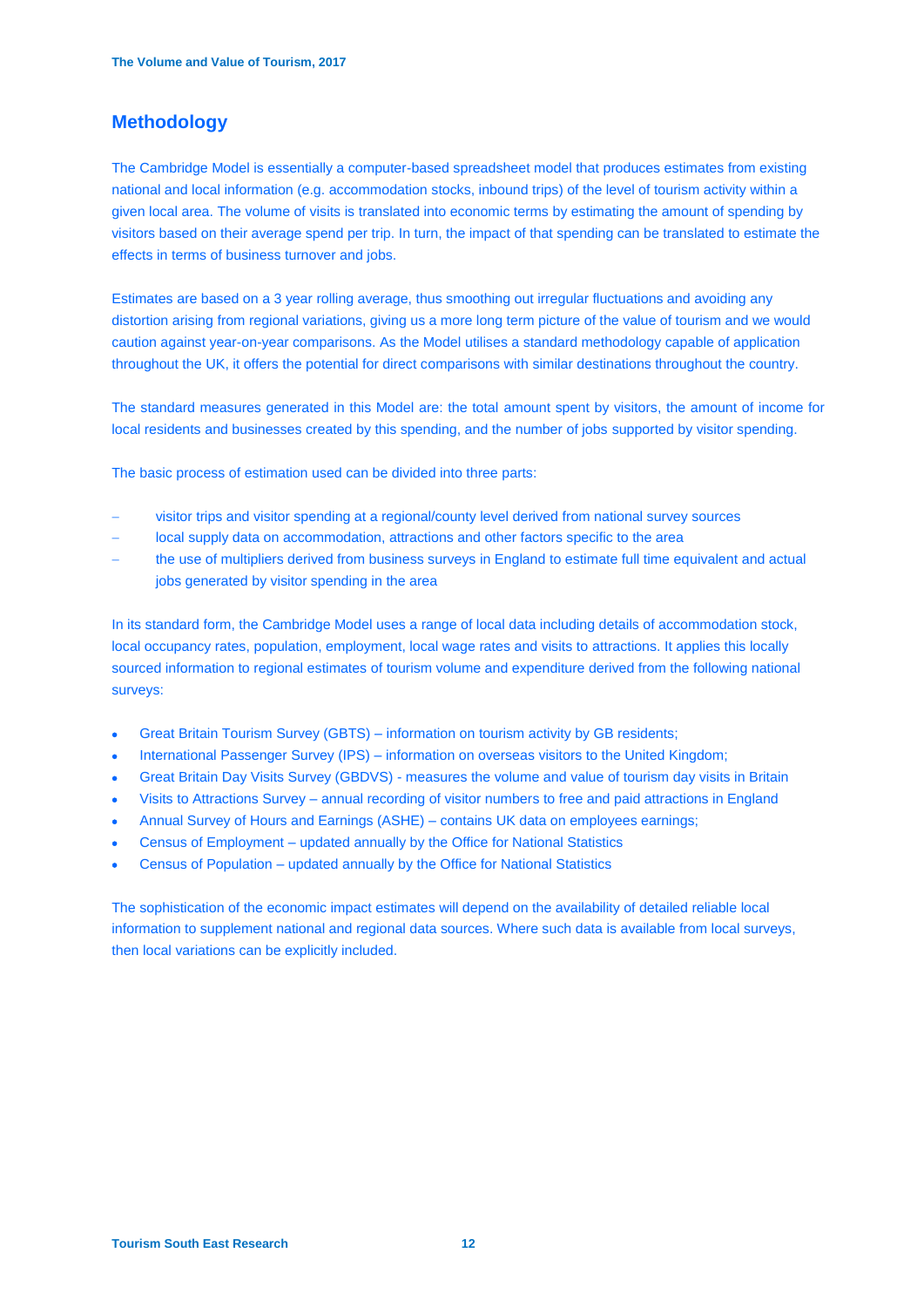# **Glossary of terms**

### **Staying trips**

Staying trips comprise a visit which involves a stay away from home of at least one night. The study measures trips, rather than visitors as one visitor may make multiple trips to an area in a given period.

### **Tourism day trips**

A day trip is classified as a "tourism day visit" if it involves participation in one of fifteen leisure activities (full details of the definition used are included in the annual survey report); that lasted at least three hours (including travel); it's not an activity which is undertaken "very regularly"; and is to a destination outside the respondent's place of residence (or place of work if this was the start point of the trip). The exceptions to this are trips to special public events, live sporting events and visitor attractions.

### **VFR trips**

VFR trips are defined as a visit where the main purpose is visiting friends and relatives. Whilst many trips to visit friends and relatives will be accommodated in the homes of these friends/ relatives (SFR), some will make use of other forms of accommodation. It should be also noted that other forms of trip, for instance for holiday or business purposes may stay with friends and relatives rather than in commercial accommodation.

### **'Other' expenditure**

Apart from the spending associated with the individual trips, additional spending by non-visitors, e.g. friends and relatives with whom the visitor is visiting and/or staying with will also take place. Moreover, owners of second homes/boats will spend some money on maintenance, repair.

#### **Economic multiplier**

Multipliers are used to estimate the economic impact of visitor expenditure. Visitor expenditure produces three effects. Direct effects are changes in the business sector directly receiving visitor expenditure. For instance, visitors staying in a hotel will directly increase revenue and the number of jobs in the hotel sector. Indirect effects are the changes in supplier businesses. For example, these indirect effects would be hotels purchasing more linen from local suppliers as a result of increased business. Induced effects are changes in local economic activity resulting from household spending. For instance, employees of the hotel and linen supplier spend their wages in the local area, resulting in more sales, income and jobs in the area.

### **Full time equivalent jobs (FTE)**

For the purposes of the Model, a FTE is defined by the average annual salary plus employment costs in the sector concerned.

### **Direct jobs**

Jobs directly generated in those local businesses in which visitors spend money, i.e. hotels, catering establishments.

#### **Indirect jobs**

Jobs created locally due to the purchases of goods and services by businesses benefiting from visitor expenditure, i.e. jobs with local suppliers.

### **Induced jobs**

Jobs created throughout the local economy because employees employed due to visitor expenditure spend their wages locally on goods and services such as food, clothing and housing.